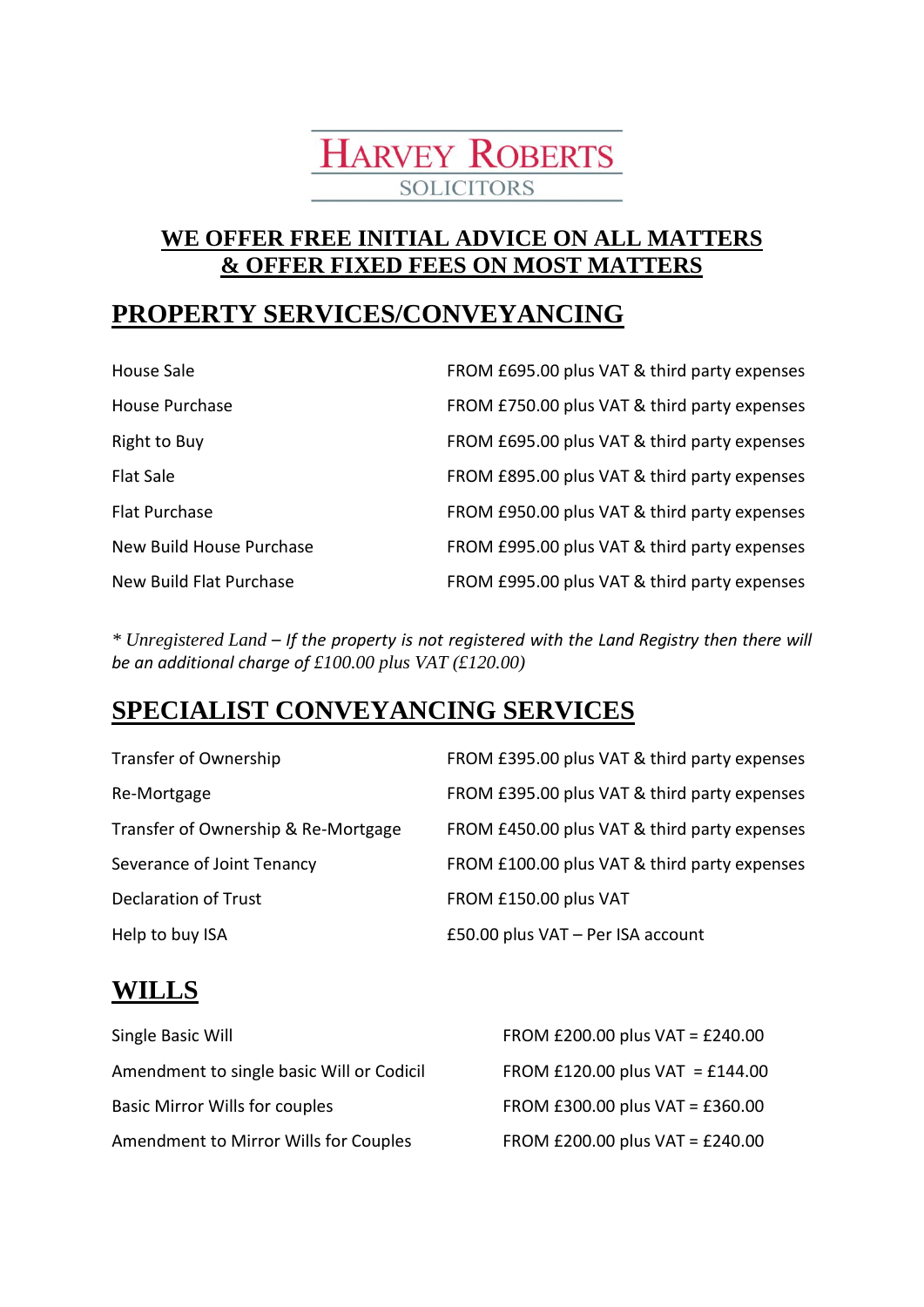| TRUNTI RODENIS<br><b>SOLICITORS</b>                                                                  |                                  |
|------------------------------------------------------------------------------------------------------|----------------------------------|
| <b>PROBATE</b>                                                                                       |                                  |
| Initial 30-minute Consultation                                                                       | Free of charge                   |
| Obtaining Grant of Probate/ letters of administration                                                | Fixed fees from £700.00 plus vat |
|                                                                                                      | <b>Please enquire</b>            |
| <b>Probate Fee</b>                                                                                   | £273 plus 3.00 per extra copy    |
| Example of Probate fees:-                                                                            |                                  |
| For an estate valued at £200,000 we charge 1% so approximate costs starting at £2,000 plus vat plus  |                                  |
| Probate Registry fees of £273.00 plus £3.00 for each copy of the Grant of Probate and £7 or Oath fee |                                  |
| Additional & contentious work will be charged at the following rates: -                              |                                  |
| Letters/ Emails / Calls in                                                                           | £12.50                           |
| Letters / Emails / Calls out                                                                         | £25.00                           |
| Attendances / Preparation / lengthy calls                                                            | £200.00 p/hr plus VAT            |
| <b>LASTING POWER OF ATTORNEY</b>                                                                     |                                  |
| *(Registration fee unless eligibility for fee remission)                                             |                                  |
| Single LPA for Property & Finances                                                                   | FROM £350.00 plus VAT = £420.00  |
|                                                                                                      |                                  |

**HARVEY ROBERTS** 

*\* Registration of Document £82.00 + £420.00 =£502.00*

Single LPA for Health and Welfare FROM £350.00 plus VAT = £420.00 *\* Registration of Document £82.00 + £420.00 =£502.00* LPA for Property and Finances plus Health and Welfare FROM  $E$ 600.00 plus VAT = £720.00 *\* Registration of both Documents £82.00 x 2 = £164.00 + £720.00 =£884.00* Couples LPA for Property and Finances FROM £600.00 plus VAT = £720.00

*\* Registration of both Documents £82.00 x 2 = £164.00 + £720.00 =£884.00*